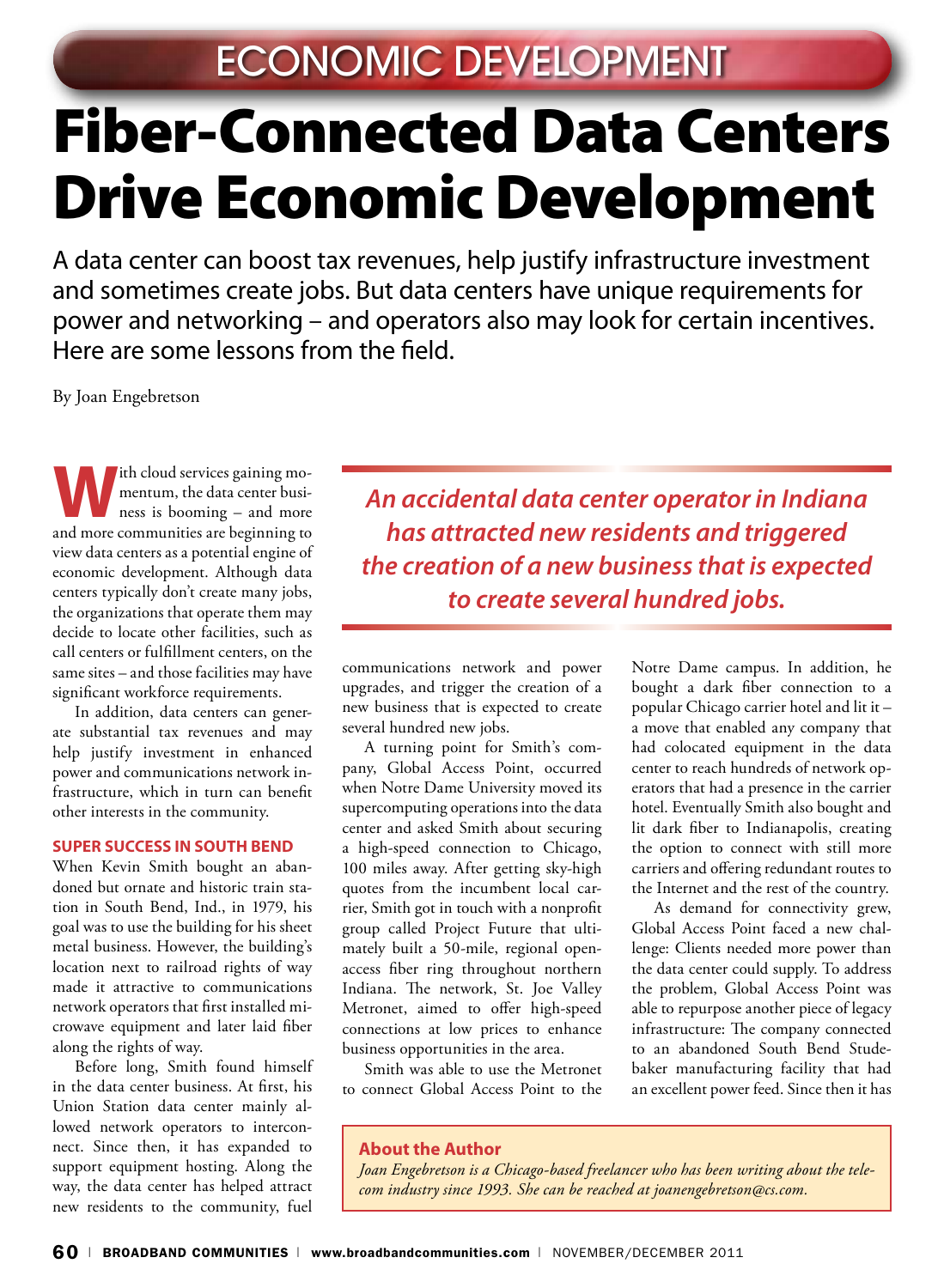## ECONOMIC DEVELOPMENT

made additional power upgrades. "I can go up to 600 watts a foot now for highdensity computing," observes Smith.

One key Global Access Point win was a large manufacturer in rural Indiana that had an international client base. "They were trying to run an international company on T1s," recalls Smith. By purchasing dark fiber connectivity to Global Access Point, the company gained high-speed connectivity to the rest of the world, allowing it to continue operating in rural Indiana.

Initially, the manufacturer moved only its disaster recovery operations to Global Access Point, but over time the manufacturer has tripled the amount of space it buys from Global Access Point and moved all its computing operations into the data center.

Global Access Point's work with Notre Dame also yielded unexpected benefits. When Smith learned the university's high-speed supercomputers were throwing off excessive heat, he applied his sheet metal expertise to the problem and came up with a solution that helped solve Notre Dame's problem while also addressing another problem.

"We designed a system to capture heat and utilize it for other functions," says Smith. The excess heat is now used to heat a South Bend municipal building – and Smith has patented the solution, which he expects to export internationally. His latest design is based on data center pods designed to be embedded in diverse environments. "The IT guy sees it as a computer, and the facilities guy sees it as a computer/furnace that he heats his water with," explains Smith.

Smith expects to manufacture the pods in South Bend and to hire between 200 and 300 people to support those operations.

Another recent Global Access Point initiative is what Smith calls a "digital mall" – office facilities in the data center building that enable tenants to use a single location for computer equipment and offices. This year, Global Access Point sold 18,000 square feet of technical office space that companies use for back-office operations, engineering, call centers and other operations. "Some are from South Bend," notes Smith. "Oth-

ers move from somewhere else. We've seen people come from Chicago."

Global Access Point also helps support a colocation program for nonprofit organizations in the community, which are charged only for power, not for space. A local retiree donates his time to head up the operation, negotiating discounts on equipment and services on behalf of the nonprofits. The nonprofits are able to reduce their IT costs by 60 percent and now have more time to focus on their core missions, Smith explains.

#### **Luring Data Center Operators**

Perhaps not surprisingly, Global Access Point soon will have a new competitor. Data Realty, a new entrant in the data center business, plans to open a 50,000-square-foot facility in South Bend at the former Studebaker site in the third quarter of 2012.

The company, whose management has prior data center experience, set out to build a high-quality facility in a low-cost location, says Richard Carlton, president and CEO of Data Realty. South Bend offered low costs for the two most critical operational factors – power and connectivity.

"Their power infrastructure is better than in major metros," comments Carlton. Thanks to St. Joe Valley Metronet, Data Realty also was able to get excellent connectivity at a low cost. Carlton likened the community fiber network to a 12-lane exit ramp. "The last mile usually adds so much to the cost," Carlton says. "But that cost is significantly decreased here."

Despite these recent successes, Project Future and St. Joe Valley Metronet initially had difficulty attracting new data centers to the area. As Patrick McMahon, executive director of Project Future, recalls, "We got real close on a number of data centers, but taxes knocked us out of the box."

Project Future then petitioned the Indiana state legislature to exempt data center equipment from the personal property tax – a critical concern for data

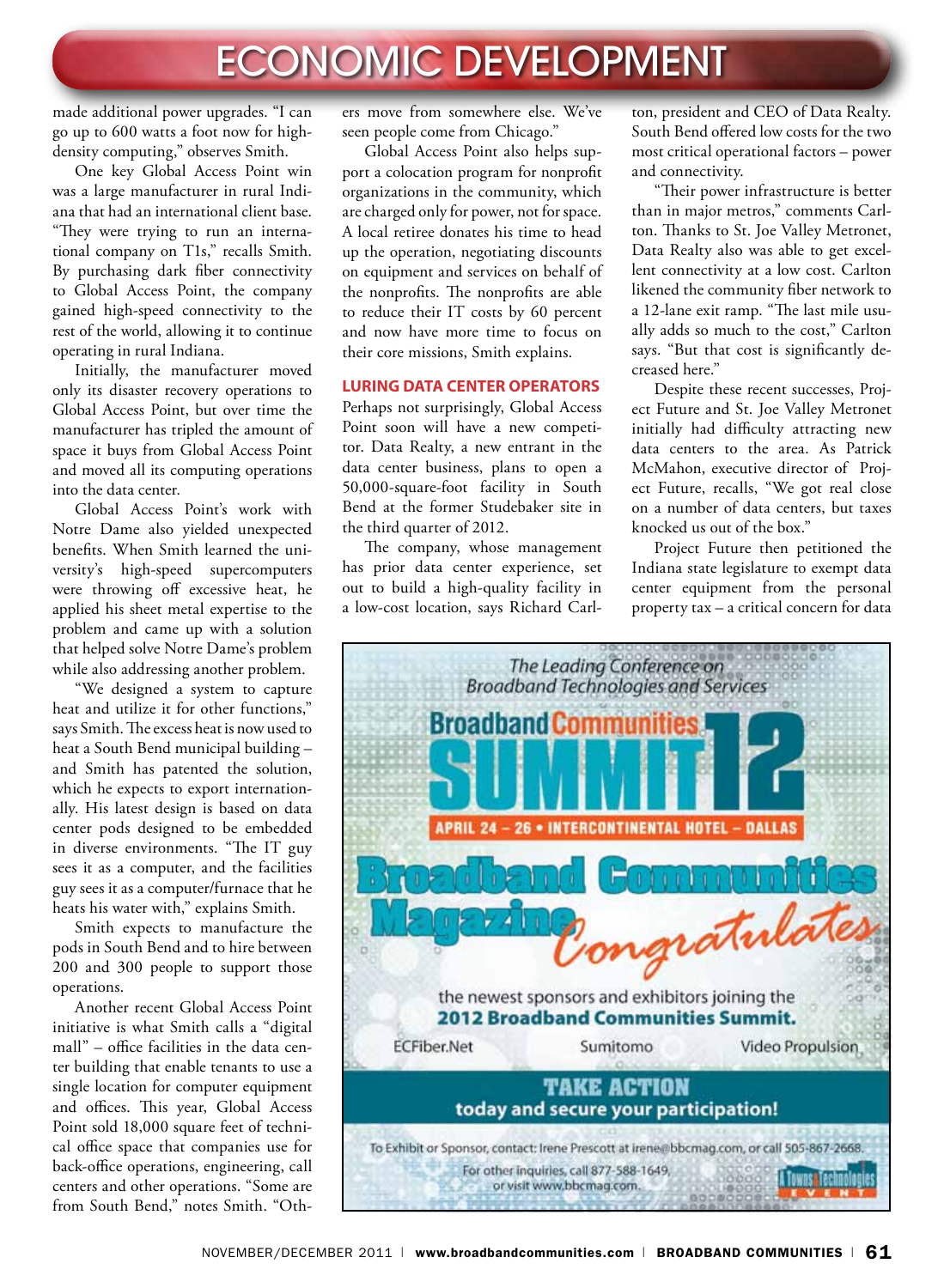### ECONOMIC DEVELOPMENT

center operators because equipment is so expensive and is replaced so frequently. The legislature complied, and McMahon believes northern Indiana now will be well positioned to attract new data centers.

The new tax exemption already has helped attract another data center operator to Indiana and to St. Joe Valley Metronet. Pod Global, a company focused on a modular data center approach, chose a site in Indiana largely because of the combination of low-cost and ample power and excellent network connectivity. St. Joe Valley Metronet has agreed to bring fiber to the Pod Global site. In addition, Pod Global plans to connect to a new nationwide fiber network under construction by Allied Fiber.

In addition, notes Pod Global CEO Lee Hansen, "The tax benefits in Indiana are significant – they don't charge property tax on data center infrastructure."

Although some communities view a well-educated workforce as a key draw, Hansen says that wasn't a consideration in his site choice. "The talent pool is not important," comments Hansen. "Ultimately there are tons of people looking for work, this kind of work specifically. We can hire people all over, and we have another 10 that can fly in at a moment's notice."

Indiana's location in the Midwest was a consideration, however. "You're outside the blast zones," comments Hansen.

#### **Boosting the Tax Base**

Even when they don't bring in many new jobs for local residents, data centers can help boost the tax base. Different types of data centers have different impacts on local revenues, notes Steve Klein. As director of marketing for network equipment manufacturer Allied Telesis, Klein works closely with customers involved

### **A New Twist: Bringing the Data to the Power Source**

Bringing power to a data center is normally a key concern in the data center business. In the not-too-distant future, however, bringing the data to the power may also be an option. When that happens, new thinking about the role of the data center in economic development will be required.

Several tests involving multiple computing pods or computing nodes powered by renewable energy and interconnected with fiber optics are under way. "We're replacing electrical transmission with optical fiber," explains Bill St. Arnaud, a consultant who specializes in green data centers.

#### **FOLLOW THE SUN, FOLLOW THE WIND**

Potential renewable energy sources include solar and wind power. When the sun sets or the wind dies in one location, data would simply be moved over the fiber connection to another node that has available power and computing capacity, explains St. Arnaud.

The concept has the potential to help justify the deployment of broadband in areas where it might not previously have been feasible – "and hopefully it doesn't need government support," St. Arnaud says.

Another potential energy source is methane, fueled by agricultural waste on or near the farm that generated the waste. Some states offer farmers incentives for minimizing the methane they release into the atmosphere – and using a methane reactor as a power source for a distributed data center could be a way of helping farmers qualify for those incentives.

Some large computer component manufacturers are keen on the idea of distributed data centers because they see a way to help replace lost revenues in the server market, which is declining because of the movement to the cloud. Accordingly, progress on the distributed data center concept is being made quickly, St. Arnaud says.

in building fiber networks in rural markets for economic development.

Companies such as Global Access Point that operate open data centers may generate profits that can be taxed by states and localities. However, companies that simply locate their internal data centers in an area primarily contribute real property taxes and utility fees to the local economy – their profits are likely to be taxed elsewhere.

"The region or area needs to have first and foremost an economic development plan that defines what its goals are," observes Klein. If those goals include attracting a data center, Klein advises planners to determine what they hope to achieve through the data center. "Data centers have specific requirements that other businesses may not have," comments Klein.

However, even data centers that mainly contribute property taxes are likely to be welcomed by economic development officials. The reason is that they generate a *lot* of property taxes. For example, the city of New Albany, just outside Columbus, Ohio, developed a fiber-connected business park that attracted regional headquarters sites for several large corporations, some of which include corporate data centers. Jennifer Chrysler, community development director for New Albany, notes of the data centers, "Their valuation is usually three to four times higher than a typical Class A office building."

#### **Communities Sweeten the Deal**

One community that has a clear vision of and plan for attracting a data center is Buffalo County, Neb. Economic development planners there are trying to attract a data center specifically because that type of facility is not likely to need many employees.

"We're sitting in an area with 2.8 percent unemployment, and data centers are perfect for low-unemployment areas," notes Darren Robinson, president of the Economic Development Council of Buffalo County.

The local school district would particularly benefit from the arrival of a data center. That event might bring